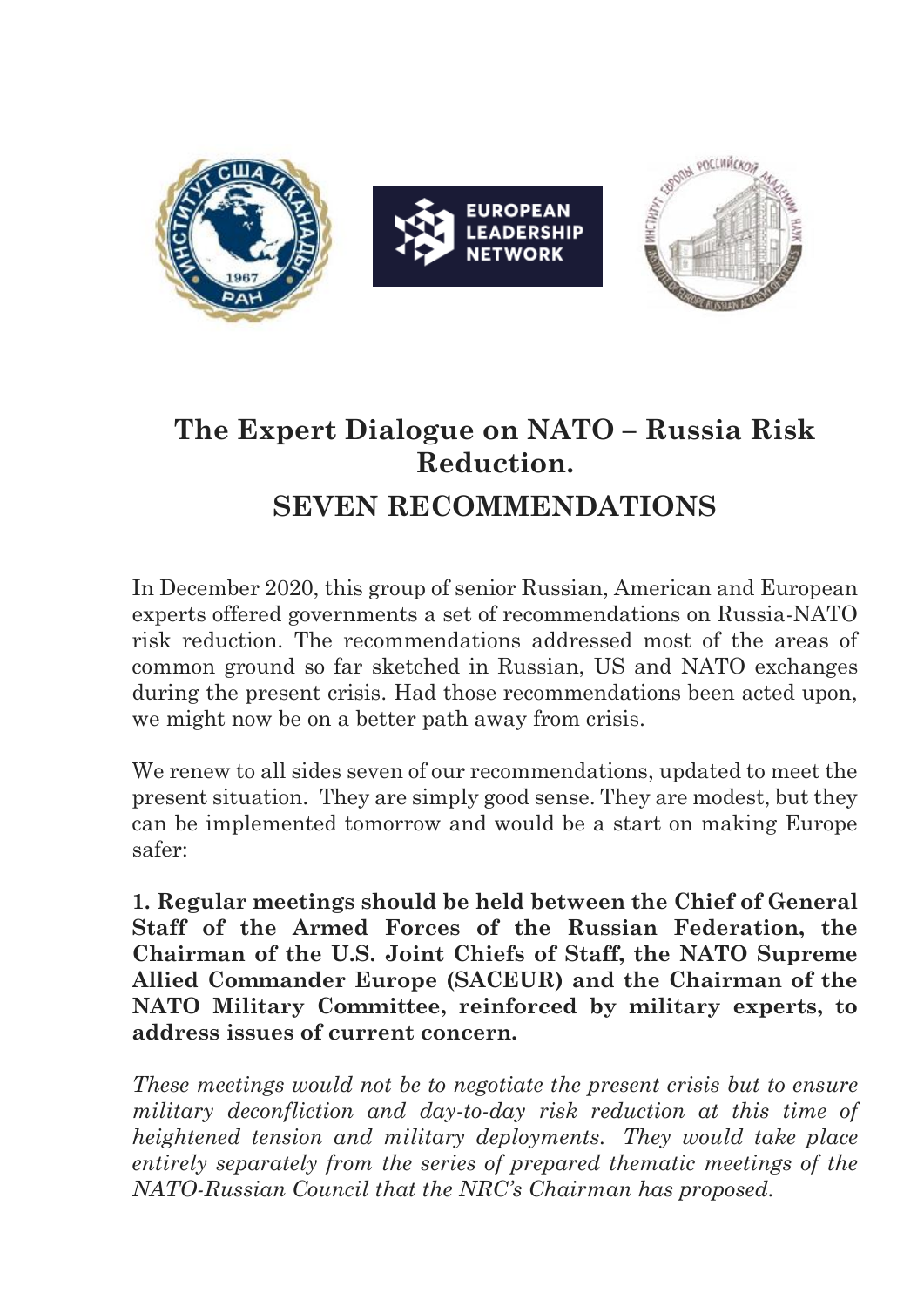## **2. In addition, NATO member states and Russia should resume contacts at the level of military representatives in the NATO Military Committee and restore the Russian military liaison mission at SACEUR Headquarters.**

*These steps would parallel the establishment of civilian hotline communications that Russia has proposed and the re-opening of the Russian mission to NATO and of NATO liaison offices in Moscow proposed by NATO. They would rebuild the communication that for safety and good deterrence must take place in foul weather and not just fair.*

**3. Russia and NATO member states could agree that both sides will conduct large-scale military exercises, as a rule, at a militarily meaningful distance from their borders, but where geography prevents this then additional measures of notification, transparency and predictability must be taken. They should consider reducing the scale and frequency of military activities with respect to numbers and geography, in particular exercises near borders. Generally, military exercises should be executed responsibly, not provocatively.**

*Both sides should now be seeking to communicate militarily responsible, unprovocative behavior. The definitions of meaningful distance, scale and frequency could be the subject of discussion through the military channels proposed above. Military professionals are well able quickly to judge and report good faith or the absence of it.*

**4. Both sides could take initial steps in the form of parallel unilateral measures that do not necessarily require conclusion of a formal agreement between NATO, or NATO member states, and Russia, which could prove politically difficult to achieve in the present environment.**

*The crisis means that finding joint agreement on measures both large and small between Russia and NATO will generally require protracted, painstaking negotiation. A device for getting round this obstacle, especially for military risk reduction, is for commanders to order parallel, unilateral measures based either on informal mutual understandings or as a small, clearly communicated challenge to see whether the other side will reciprocate.*